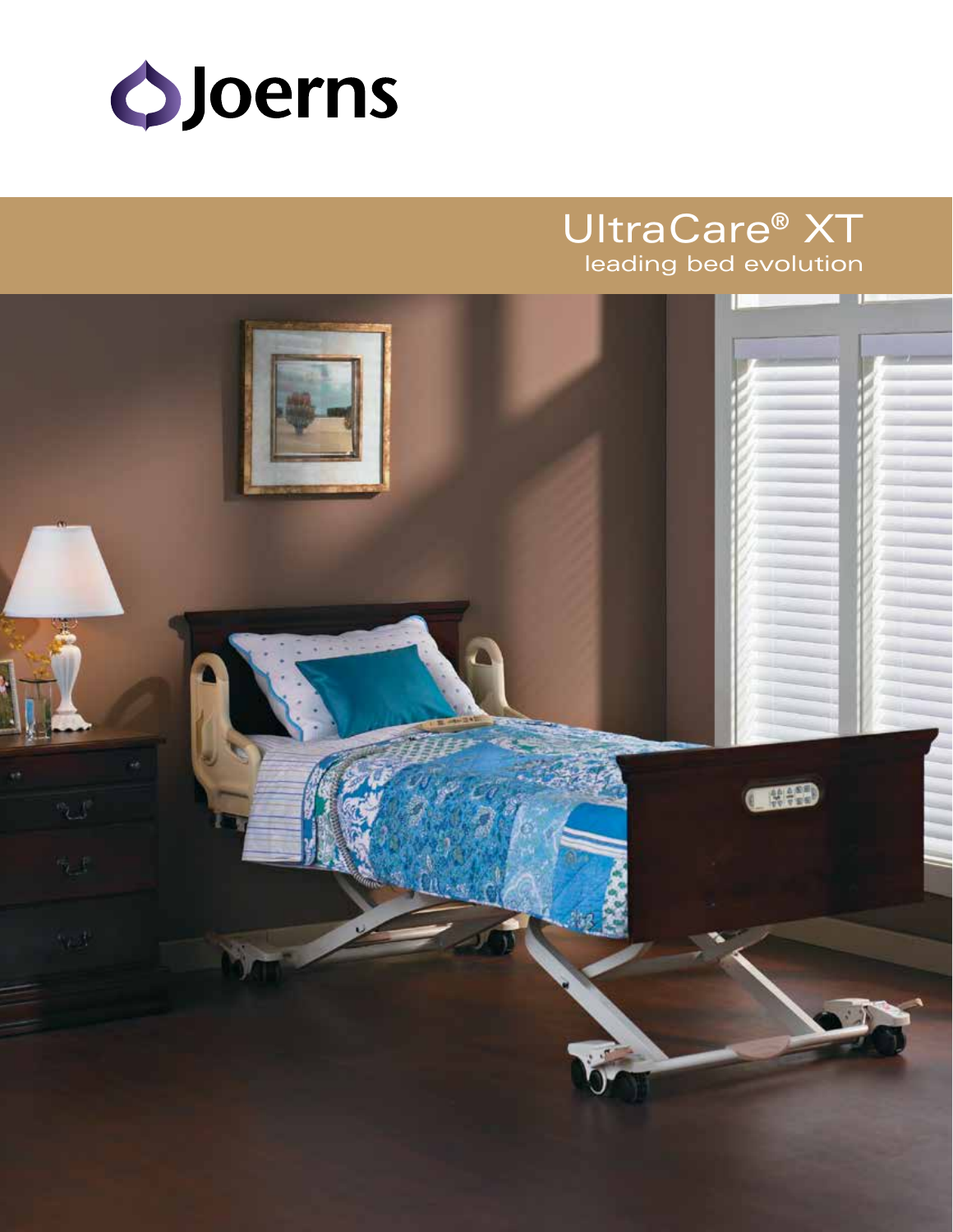# **Joerns® UltraCare® XT Bed System**

The standard UltraCare XT has the same great features you enjoyed with last year's UltraCare bed plus newlydesigned controls, faster positioning speed, Advance Care and IPX4 Fluid Ingress Protection Rating to name a few advantages. Then, upgrade to suit your facility's needs. Choose some of the great options shown on the facing page including SafeLight, UltraLock, and UltraWide or experience other great features to customize your UltraCare XT bed. One bed. A total solution.

**1**

**9**

**8**

**<sup>2</sup> <sup>3</sup>**

**11**

### **Features**

**5**

**10**

- **1** Toroidal architecture engineering of the bed's steel frame is up to 30 times stronger than angle iron
- **2 Therapeutic grid surface** offers improved air flow and ultimate support for the sleep surface
- **3 Integrated pendant connections** on both sides of mattress support platform
- **4 Four-section mattress support platform** offers full range of comfort and therapeutic positions, which may reduce skin shear
- **5 Attractive bed panel options** available in a wide array of designs and finishes
- **6 Staff control** allows caregivers flexibility to select which features may be adjustable by the resident

**12**

**4**

- **7 EasyLift Leg Lift** provides quick positioning for improved circulation
- **8 Revolutionary arched legs** deliver a super-strong, wide stance for equipment clearance
- **9 Four DC motors** supply amazingly quiet and smooth operation
- **10 7-inch to 30-inch travel range** offers safety, whether resting at an ultra low height or providing care at the higher end
- **11** Assist devices have superior functionality and perfect grip height
- **12 Sculpted button on assist device** for easy, "press and go" operation

**7**

**13**

- **13 UltraLock** is available at the foot end or both the head and foot to maximize security or mobility at any height (option)
- **14 AdvanceCare** features gravity-assist for easier and safer repositioning. Utilize Comfort Chair functionality for comfort, relaxation, improved circulation, and more ergonomic care by bringing the resident closer to the caregiver.

**6**



### **Simplified Controls**

Ergonomically designed pendant meets geriatric needs featuring soft touch edges, finger grips and optional enhanced back lighting, raised buttons and illuminated lock-out status.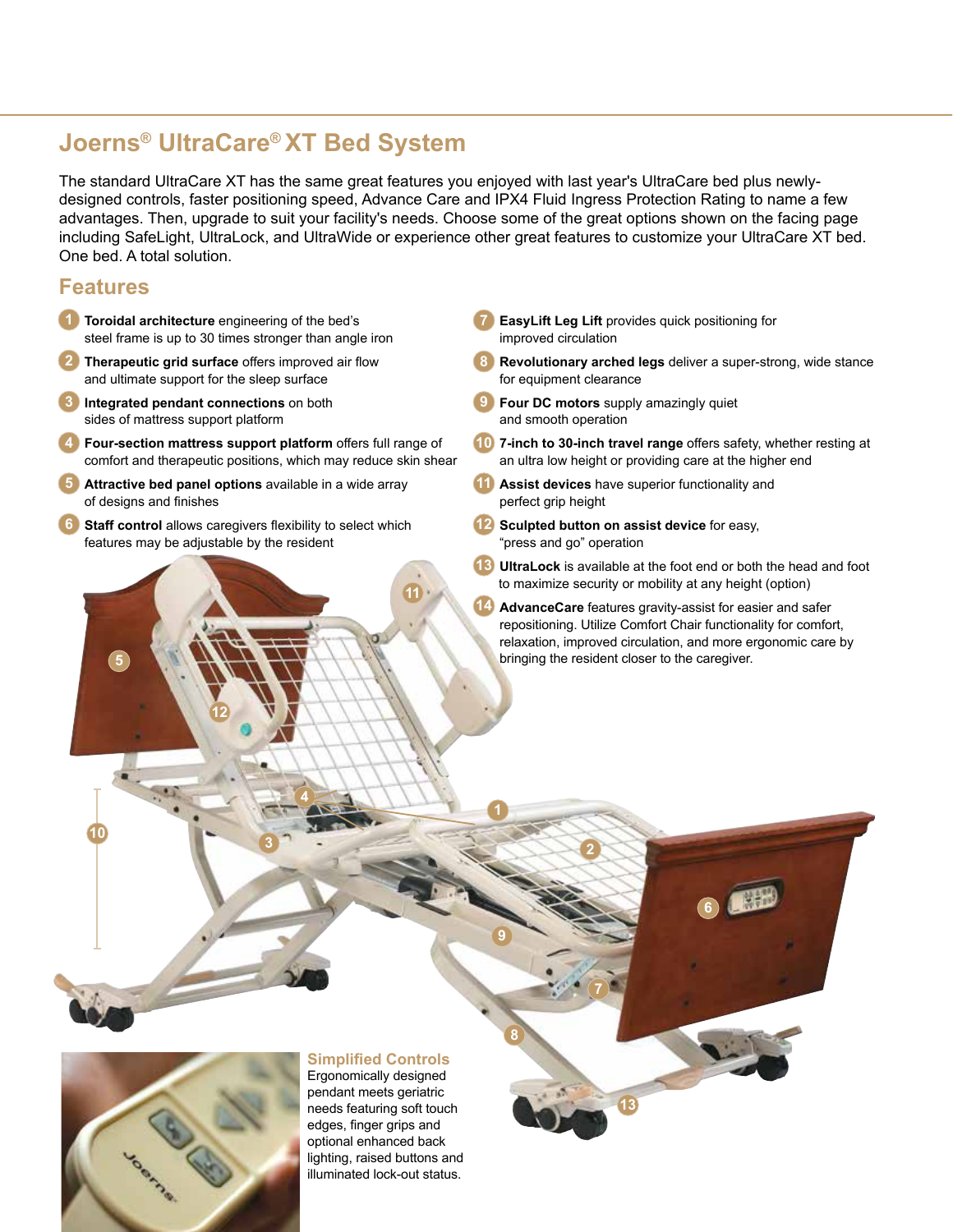## **OPTIONS AND ACCESSORIES**



### **UltraWide**

Transform your UltraCare XT to the widest 500lb safe working load bed on the market. The extra width makes for safer repositioning and a more comfortable night's sleep. Choose from 39" or 42" extension kits.



### **UltraLock**

Designed for mobility or security at any height, while allowing for a 7" low height. UltraLock provides quick, easy bed movement.



### **Trapeze and Trapeze Adapter**

Trapeze adjusts to accommodate residents' reach; in addition, three working positions provide greater flexibility. Trapeze adapter allows attachment of a trapeze system.



### **Pendant Holder**

Smooth design easily affixes to Joerns assist devices making pendant stowage and retrieval simple. Residents can even operate the pendant while sturdily stowed out of the way.

### **ASSISTS BED SYSTEM OPTIONS**

### **Assist Device**

Features a low profile design, avoiding feeling of restriction or restraint for the resident. Mounted at the perfect ergonomic height to assist residents in and out of bed. Soft-touch handle provides a sturdy handhold for improved resident grip.



### **Joerns PrevaMatt Foam Mattress**

Our Deluxe and Elite mattresses with or without TEMPUR® material feature special mattress construction to keep residents in place when contouring the UltraCare XT bed.



### **Deluxe Assist Handle**

New assist handle features an ergonomic and a sturdy soft touch handhold. The assist is mounted at an ergonomic height to best assist residents in and out of bed, and has an integrated pendant holder on each side.



#### **Joerns Air System**

Our complete line of therapeutic air systems include advanced functionality of CairRails and unique design to enhance your wound management program.